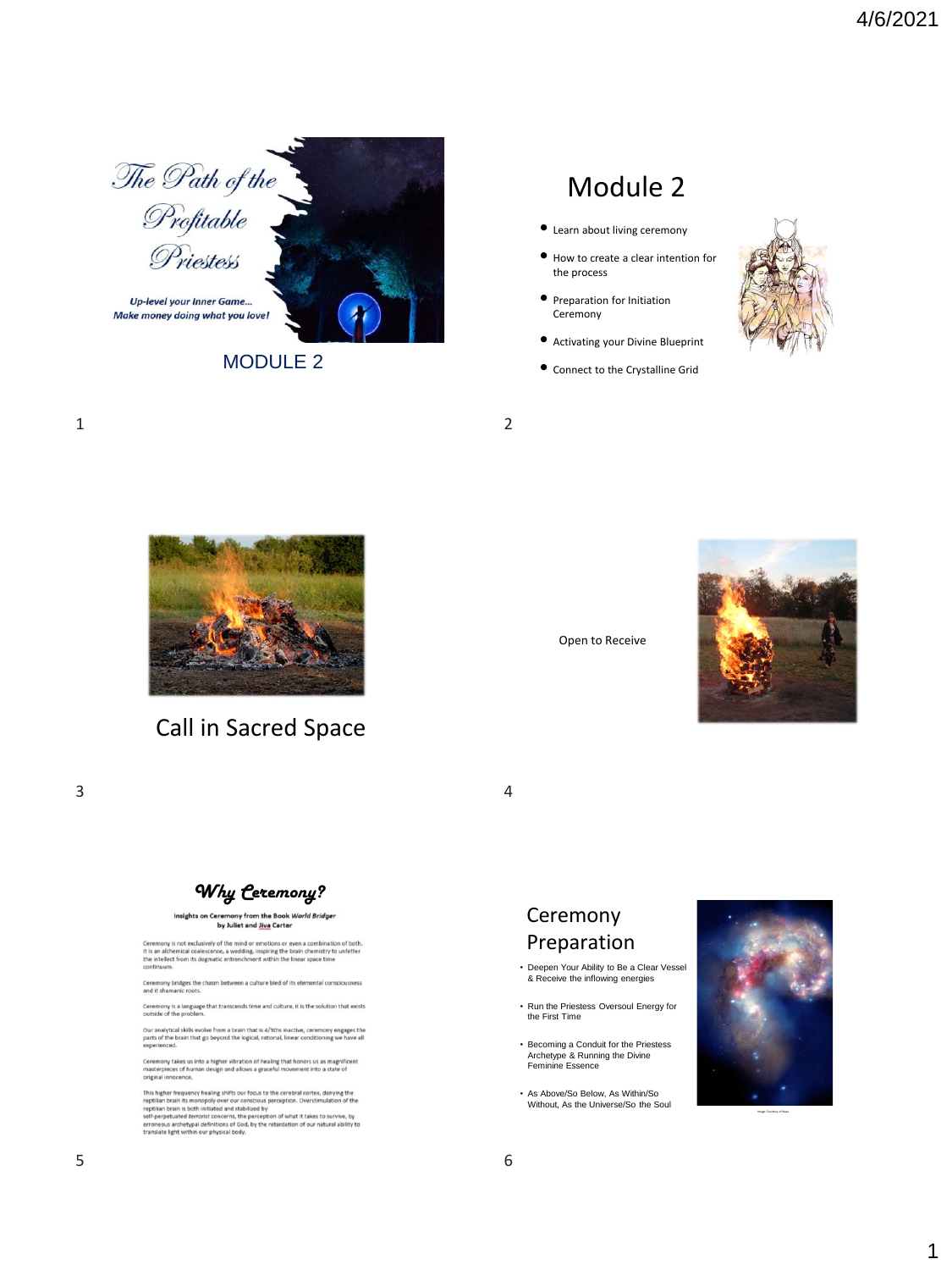# Living Ceremony

- What is alive for you in that time and in the ceremonial space?
- If a group, what is alive for each individual and the group?
- Formula free
- Raise energy of celebration



## Living Ceremony



Watch Nicole's Video **https://youtu.be/kHfk2Uk\_toM**

 $7$  8

### Create a clear intention for the process



#### • Keep it simple

- My Profitable Priestess intention... To Align, Activate, and Enliven the Profitable Priestess Within
- Too much... example
- Anything less than your intention rises to the surface to be released
- Email me your intention to keep on my altar throughout the process Initiation





Our on-line Ceremony will be Tuesday, April 20, 2021 at 11:00 a.m. Central time ~ Right on the Quarter Moon. This is a very potent window!

If you can not join us live please do your ceremony on your own with the recording.

Helpful but not mandatory to choose a day with some energetic potency.



# Each Priestess

Vital Part of this Process Each Group Adds to the Oversoul Receiving a Priestess Name

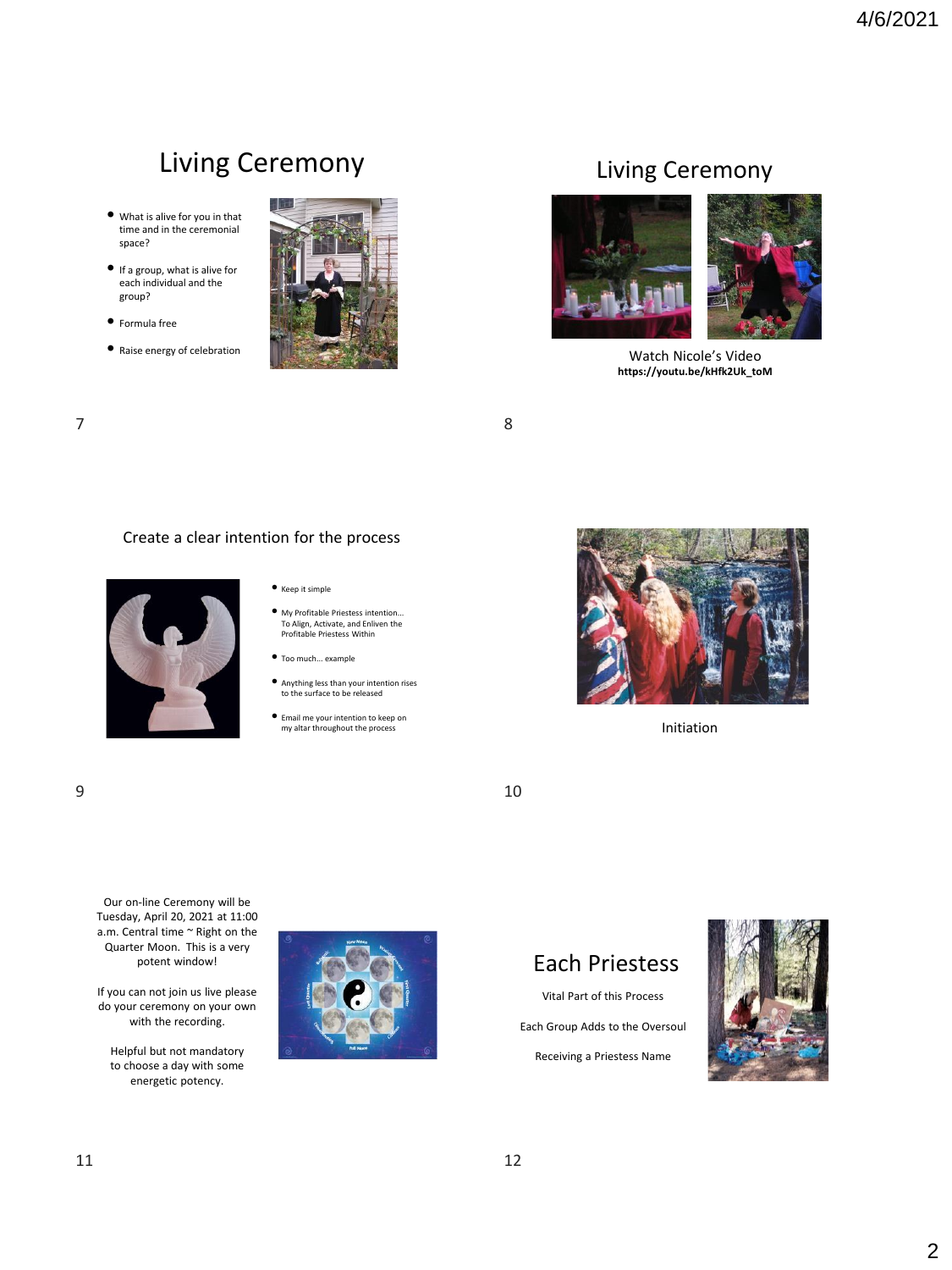## Priestess Name Vibrational Frequency



Kathy Red Eagle, Keeper of the Sacred Mysteries, Pista Sophia, K eeper of the Sacred Portal of Wisdom and Enlightenment, Magna Sophia, She whose Compassion cannot be contained

13 14

## Ceremonial Preparation

- Artistic Intention Statement Gift for the Goddess Candle to light and lighter or match
- Prepare your space turn off all distractions
- Prepare yourself with a ceremonial bath
- Dress as simply or elaborately as you like
- Call in if you want to share your intention with the group (otherwise you'll have a
- number to call to read it to me so I can absorb the vibration)

Ceremonial Bath



ent is your statement of what you intend to activate in your life through this process Your is intentions need to be stated in the positive. What you desire not what you no<br>se to get to the desire. They can be yery simple and are often most effective when Tob long<br>fairl

A sample of a pow<br>Profitable Priester werful yet simple Priestess Process intention "I choose to align, activate, and integrate the<br>ss Archetype." They can also be more complex if you prefer. Just remember whatever you pu<br>statement will be working with you ful

One process participant tried to take on changing everything in her life in one level of the procintention statement. She later spoke into how overwhelming that was to her transformational joinded up staying in the initiat ss with one<br>irney and she<br>statement set in